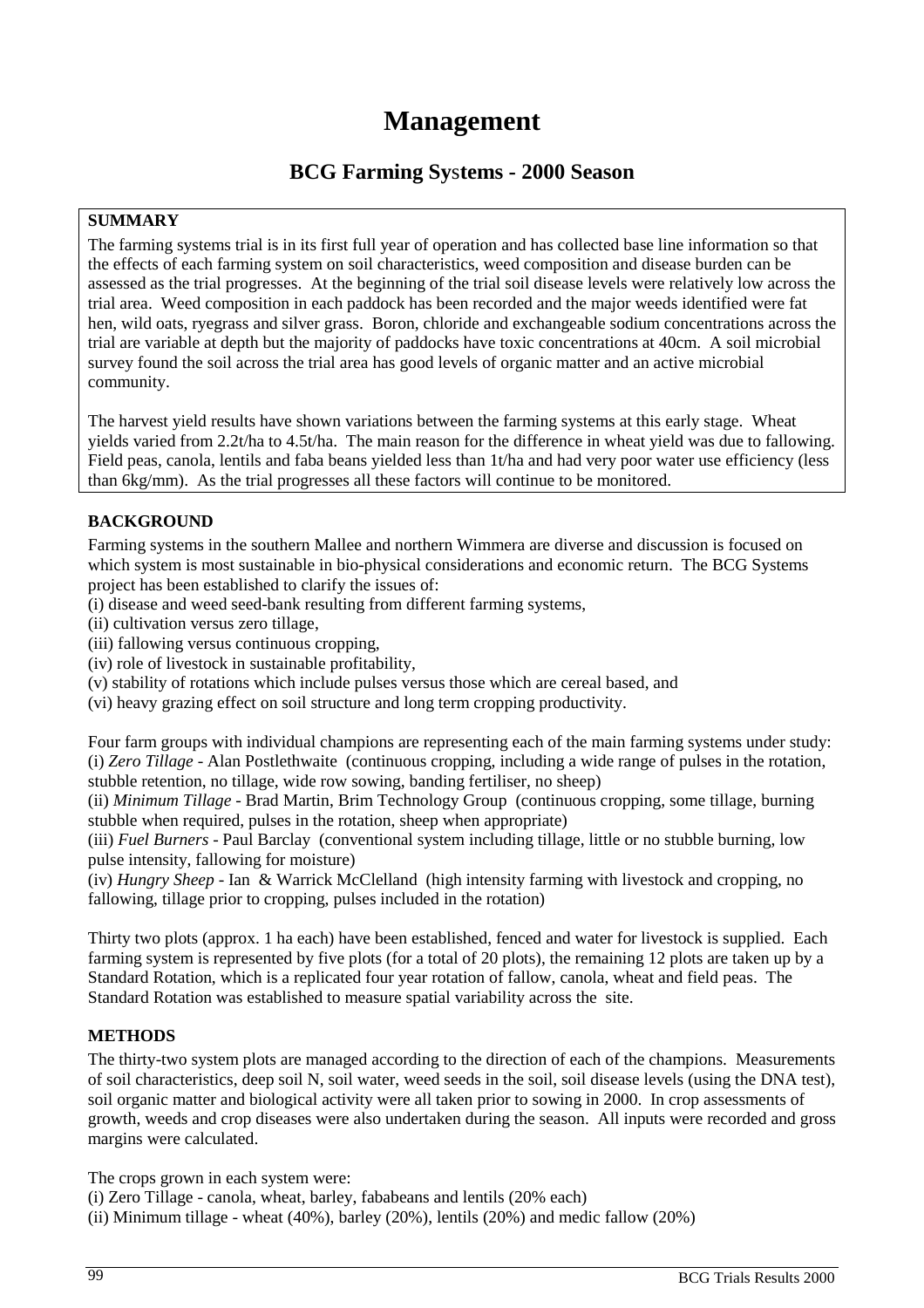(iii) Fuel Burners - field peas (20%), wheat (40%) and fallow (40%)

(iv) Hungry Sheep - wheat (60%), lentils (20%) and medic pasture (20%)

### **RESULTS**

(i) rainfall

The 2000 growing season rainfall was 256mm, which was average for the season. Late in the season the crops not on fallow were severely stressed for moisture.

#### (ii) soil characteristics

Disease levels prior to sowing:

Soil samples were analysed using the DNA testing procedures: Take-all was detected in low to moderate levels in seven plots all of which were in a cereal in 1999. Pratylenchus neglectus was detected in moderate levels in five plots (all of which were wheat in 1999. Eelworm, rhizoctonia and P. thornei was either not found or only present in very low levels.

Weed seed in the soil prior to sowing: The major weeds detected were fat hen, wild oats, ryegrass, medic and silver grass.

Soil boron, chloride and sodicity: Toxic levels of boron, chloride and sodicity were found across the site at depths ranging from 30 to 60cm.

Soil organic Carbon and soil microbial activity: Organic Carbon in the topsoil (0-5cm) ranged from 0.9 to 1.3%. The microflora identified were:

- microbes able to solubilize bound phosphate in alkaline conditions.
- microbes able to fix nitrogen.
- bacteria and fungi able to decompose crop residues in the soil environment.
- microbes able to oxidise ammonium and nitrite forms of nitrogen.

Across the site the soil had good levels of organic matter and an active microbial community.

#### (iii) in crop measurements

Cereal diseases: Eelworm, Take-all and Pratylenchus neglectus was detected on the roots of wheat and barley sown in 2000. The extent of damage ranged from very low to moderate. The level of infection was not related to the DNA test result undertaken prior to sowing. There was no visible sign of soil disease in the crops during the season.

Pulse and oil seed diseases: Altenaria was the only disease identified in canola in 2000. The fababeans had low levels of infection of ascochyta and chocolate spot and were treated with a fungicide.

Weeds in crop: The major weeds present during the growing season were mustard, wild oats, ryegrass, medic and skeleton weed. The plots were sprayed with the appropriate herbicide.

The Fuel Burners and Hungry Sheep systems had the lowest number of weeds present (ryegrass and wild oats at less than 2 plants/m2). The Reduced Till and Zero Till systems had a higher weed population with up to 8 wild oat plants/m2 .

#### (iv) harvest results

Wheat yields ranged from 2.2 t/ha of Frame on faba bean stubble in the Zero till plots to 4 t/ha of Silverstar on fallow in the Fuel Burners. Barley in the Reduced Tillage and Zero Tillage systems was affected by boron toxicity during the dry period in early October, and yielded poorly at 2 t/ha at feed quality (due to high protein). Field peas, canola, lentils and faba beans all suffered from the dry conditions and yielded less than  $1$  t/ha.

|                        | <b>Average gross</b><br>margin \$/ha |
|------------------------|--------------------------------------|
| Zero Tillage           | 59                                   |
| <b>Reduced Tillage</b> | 161                                  |
| <b>Fuel Burners</b>    | 199                                  |
| <b>Hungry Sheep</b>    |                                      |

The gross margin returns for the 2000 season were: